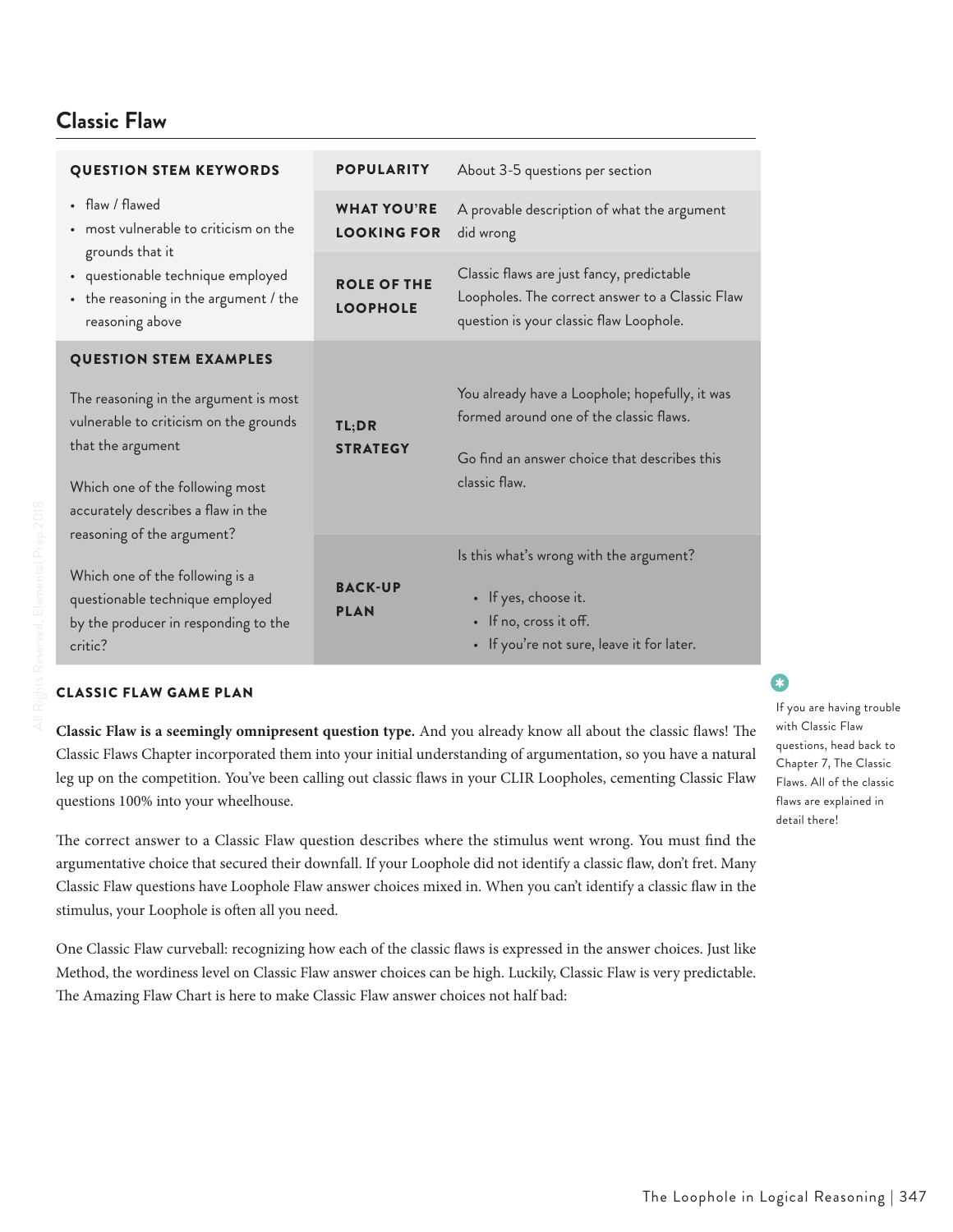# THE AMAZING FLAW CHART

| <b>CLASSIC FLAW</b>       | <b>ANSWER CHOICE EXAMPLE</b>                                                                     | <b>ANSWER CHOICE KEYWORDS</b>                              |
|---------------------------|--------------------------------------------------------------------------------------------------|------------------------------------------------------------|
| <b>Bad Conditional</b>    | "mistakes something that is necessary to                                                         | • necessary / precondition / required                      |
| Reasoning                 | bring about a situation for something that in<br>itself is enough to bring about that situation" | • sufficient / enough / ensure                             |
| <b>Bad Causal</b>         | "mistakes the cause of a particular                                                              | • effect / result & cause / causal                         |
| Reasoning                 | phenomenon for the effect of that                                                                | • two things occur in conjunction                          |
|                           | phenomenon"                                                                                      | • one thing happens after another                          |
| Whole-to-Part /           | "assuming that because something is true of                                                      | • individual member of a group                             |
| Part-to-Whole             | each of the parts of a whole it is true of the                                                   | • parts of a whole                                         |
|                           | whole itself"                                                                                    | • group as a whole                                         |
| Overgeneralization        | "makes a sweeping generalization based on                                                        | • generalizing illegitimately                              |
|                           | evidence drawn from a limited number of                                                          | • few instances to all instances                           |
|                           | atypical cases"                                                                                  | • particular case / atypical cases                         |
| <b>Survey Problems</b>    | "uses evidence drawn from a small sample<br>that may well be unrepresentative"                   | • small / biased / unrepresentative sample                 |
|                           |                                                                                                  |                                                            |
| Possibility $\neq$        | "confuses an absence of evidence for a                                                           | • merely possible actual                                   |
| Certainty                 | hypothesis with the existence of evidence                                                        | • probably true certainty<br>• has not been shown not true |
|                           | against the hypothesis"                                                                          |                                                            |
| <b>False Dichotomy</b>    | "assumes without warrant that a situation                                                        | • excludes alternative explanation                         |
|                           | allows only two possibilities"                                                                   | • only two possibilities                                   |
| <b>Straw Man</b>          | "misdescribing the position, thereby                                                             | • misdescribes                                             |
|                           | making it easier to challenge"                                                                   | • easier to challenge                                      |
| <b>Ad Hominem</b>         | "rejects a claim by attacking the proponents                                                     | • impugns / questions / attacks                            |
|                           | of the claim rather than addressing the claim                                                    | • character / motives of proponents                        |
|                           | itself"                                                                                          | • source argument                                          |
| <b>Circular Reasoning</b> | "presupposes what it sets out to prove"                                                          | • presupposes what it seeks to establish                   |
|                           |                                                                                                  | restates claim / conclusion                                |
| Equivocation              | "relies on two different uses of the term"                                                       | • term / word in two senses                                |
|                           |                                                                                                  | • imprecise / ambiguous / vague                            |
| <b>Appeal Fallacies</b>   | "cites the evidence in direct support                                                            | • appeals to / cites                                       |
|                           | of a claim that lies outside their area of<br>expertise"                                         | • outside area of expertise                                |
| Irrelevant!               | "uses irrelevant facts to justify a claim"                                                       | • irrelevant / not relevant                                |
| Percentages $\neq$        | "takes no account of the relative frequency                                                      | percentages / absolute numbers                             |
| <b>Numbers</b>            | of in the population as a whole"                                                                 | • relative frequency                                       |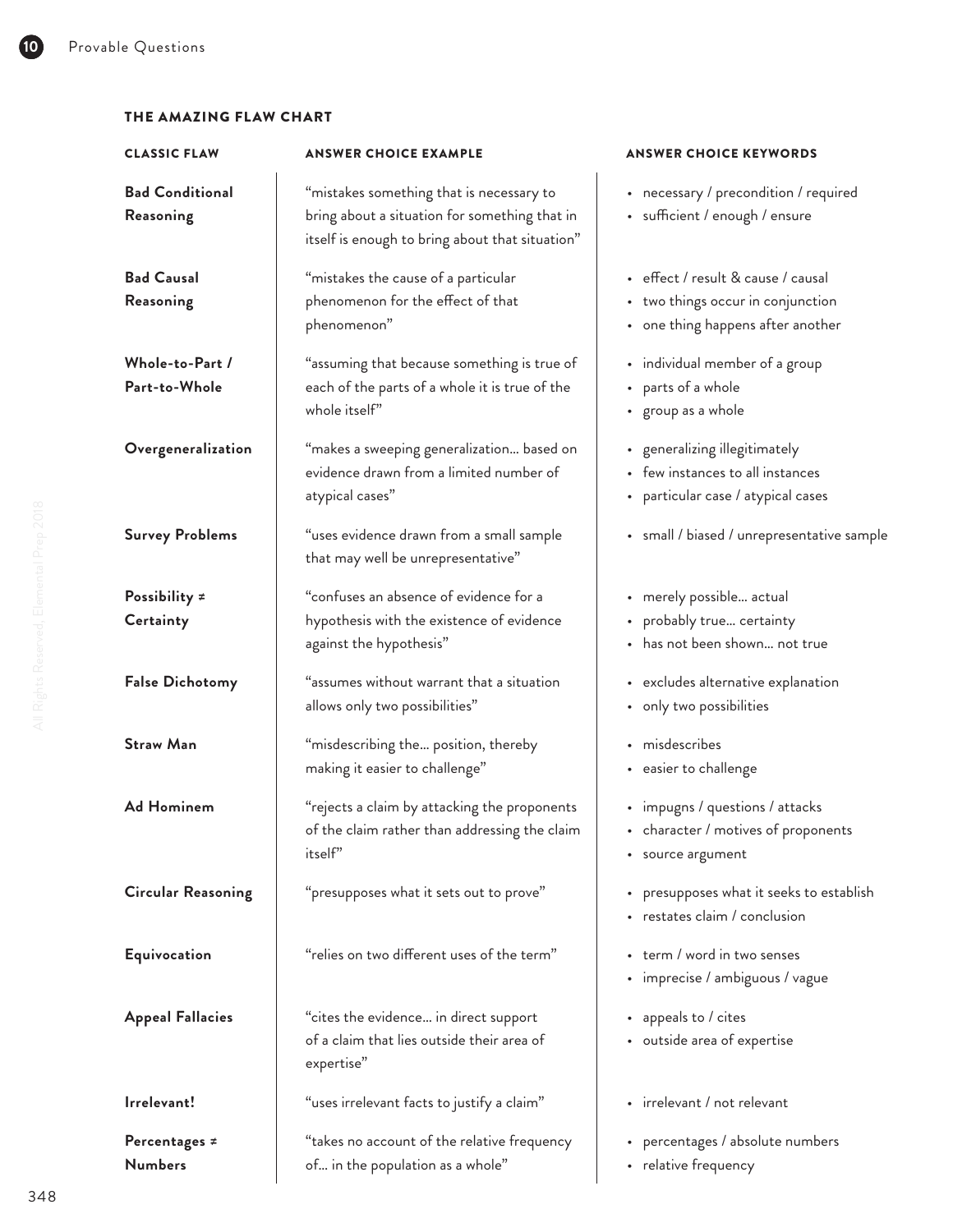### REAL CLASSIC FLAW EXAMPLE

*28.3.20*



OK, first, relish the moment. This is probably the best LR question of all time (or at least my personal favorite). Now that you've relished, translate.

*Game show host: Humans aren't better at investing than apes; they don't get better returns on their investments. We gave \$1,350 to five stock analysts and one chimp. The chimp made \$210 after a month. The next best analyst made \$140.* 

Why not populate the New York Stock Exchange with apes in glasses? Well, look at the wording of the conclusion. It's extremely general and the sample is comically limited. They've concluded about "humans" and "apes" from one ape, five people, and one set of investments tracked for one month. This stimulus overgeneralizes in about a million different ways. Overgeneralization is the flaw here.

The ape could be unrepresentative of apes in general. The five analysts could be unrepresentative of humans in general. The month-long return could be unrepresentative of investment returns. Most people invest in things for far longer than a month. Remember, this was done *on a game show*.

**LOOPHOLE** What if one should not overgeneralize all the things?

Since it's Classic Flaw **e xc e p t** , we want to choose the one answer that is *not* what's wrong with the stimulus. We're going to check off four flaws in the answer choices; those are the incorret answers. We'll choose the one answer we can't check off.

 $\lambda$ ) and the conclusion is defined about  $\lambda$ *So generalizes from one chimp to apes. Is this what's wrong with the argument? Yes! Awesome, it's one of the overgeneralizations. Flaw checked off.*  **B)** REAL LSAT *So they never offer evidence saying chimps are capable of investment reasoning. Is this what's wrong with the argument? No, the problem with*  **B** *is that the chimp still gets better returns even if they don't understand how. It doesn't matter if they reasoned their way to those returns or chose them at random! They're making more, which is all the conclusion cares about. Since this is Classic Flaw* **e xc e p t** *, we want the one thing the argument didn't do wrong.* **B** *is out of left field, so we'll keep it around.* 

# • Now, we're going to

think really hard about whether apes are better at investing than humans. No wonder I turned down Harvard Law School to do this.